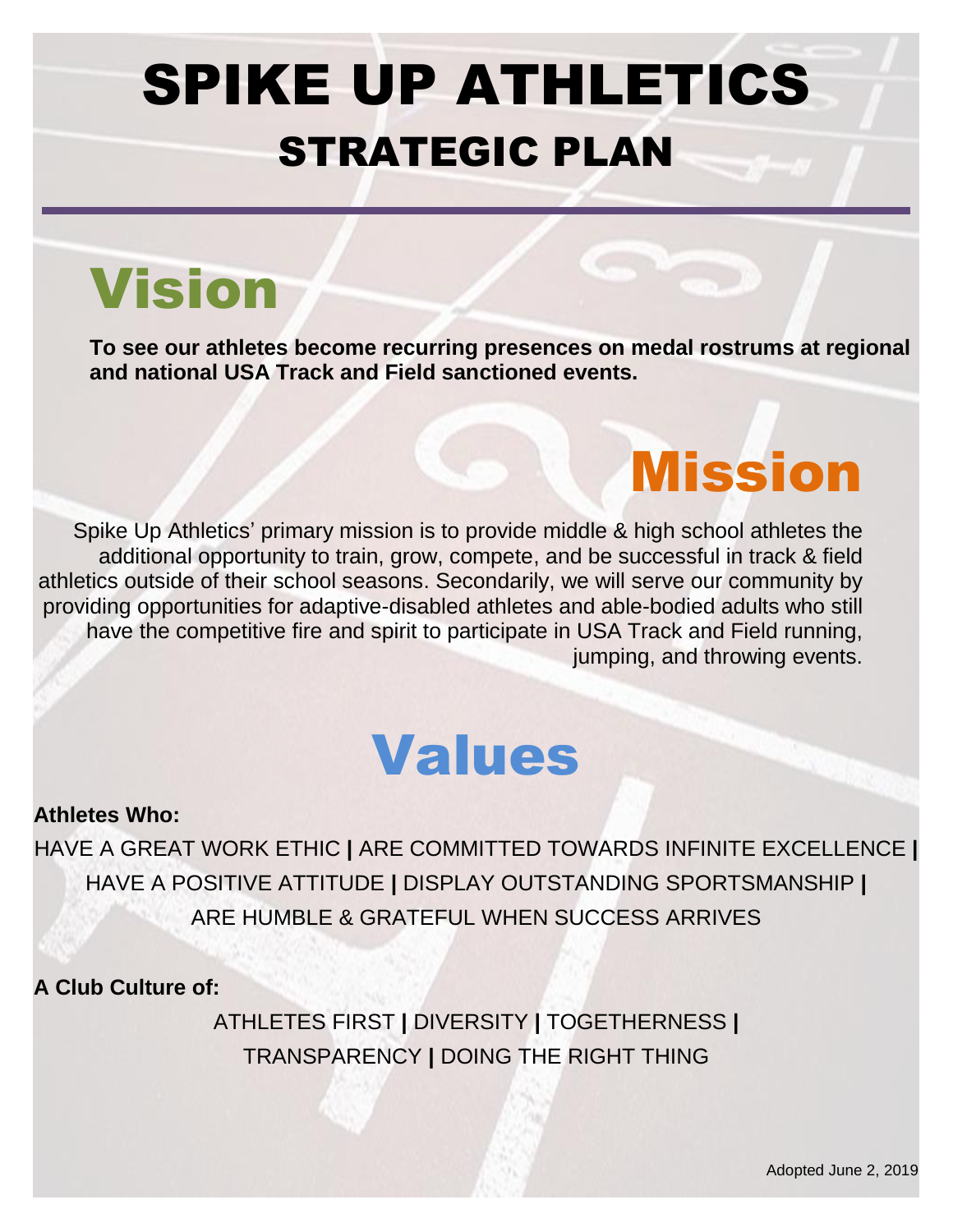**Strategic Planning Focus Areas & Implementation Strategies**

## **Focus Area 1**

# *A Positive Athlete Experience*

Spike Up Athletics is committed to creating a training and competition environment that promotes and teaches each athlete our values and provides the right balance of being fun, yet super challenging so that they can continously achieve new personal bests in our sport.

## **Goals:**

- ❖ Promote a training and competitive environment that motivates and encourages.
- ❖ Improve each athlete's mental mindset and work ethic to help them experience success both in and out of competition.
- ❖ Put athletes first.

## **Implementation:**

- ➢ Ensure coaches learn something of importance about each athlete and engage them in meaningful conversation on a regular basis.
- $\triangleright$  Ensure coaches and athletes always focus on the positives, even in the face of day-to-day challenges, and learn to celebrate the small successes along with the bigger successes.
- $\triangleright$  Ensure coaches make themselves available to both the athlete and parents to discuss issues related to the athlete's experience including, but not limited to, events for which the athlete will train and compete; our training philosophy; and the athlete's training recovery, nutrition and hydration, proactive injury prevention and care, and mental health.
- $\triangleright$  Ensure our athletes understand the role they play in their athletic and personal development and how those things play an integral role in having a positve experience and who they become as adults.

## **Focus Area 2**

# *School Partnerships*

Spike Up Athletics is committed to cultivating and growing our relationship with local universities and colleges and area middle and high schools to provide training to athletes that holds true to the fidelity of our training model and meshes well with their current programs.

### **Goals:**

- ❖ Meet with school coaches, athletic trainers/exercise physiologists, and athletic directors on a recurring basis.
- ❖ Encourage a reciprocal and sustained long-lasting relationship amongst all parties that embraces the "athlete first" concept.
- ❖ Partner with schools and USA Track and Field (USATF) Snake River Association (SRA) to host camps for elementary aged students.

## **Implementation:**

- ➢ Host an annual, semiannual, or seasonal coaching mixer and invite SRA leadership as well as coaches, athletic trainers/exercise physiologists, and athletic directors from Northwest Nazarene University, College of Idaho, Boise State University, and all Canyon County based middle high and high schools.
- ➢ Inform and educate coaches, athletic trainers/exercise physiologists, athletic directors, and SRA leadership about what we do and how we do it, and ask them to reciprocate so that we can all learn from each other and deliver the best services possible to our shared athlete pool.
- ➢ Ask coaches, athletic directors, and SRA leadership to agree to a plan that encourages the sharing of resources such as volunteers and grant opportunities.
- ➢ Work with SRA leadership and within our school partnership ranks to give back to our community by hosting a free annual run, jump, and throw camp for the community's elementary aged students.

## **Focus Area 3**

# *Community Outreach & Partnerships*

Spike Up Athletics is committed to "creating a village" to help kids become successful in the sport of track and field. We will do this by collaborating with parents, family members, community leaders, and local businesses to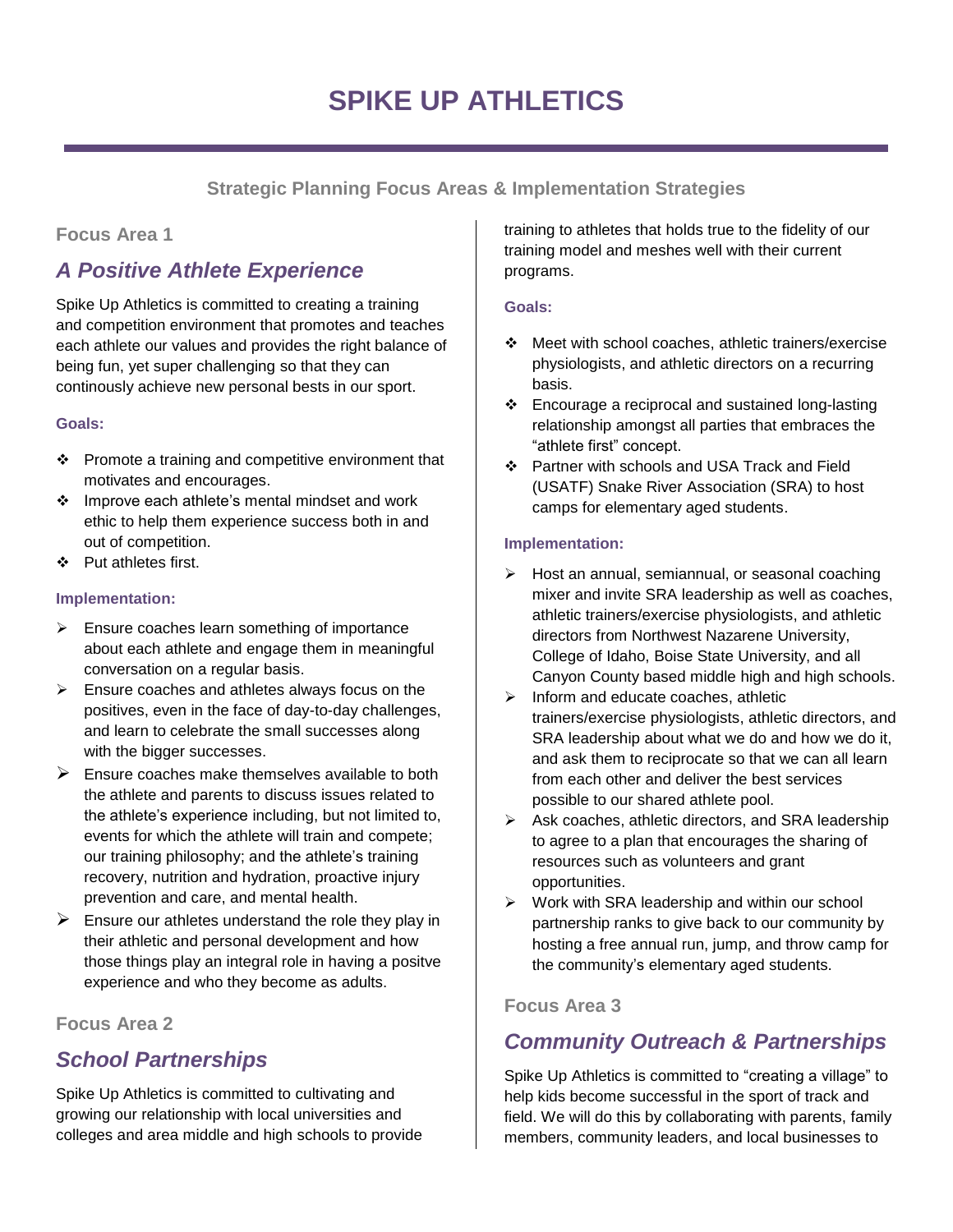help expand our reach in order for our athletes to be provided the most current and tested training methods and access to quality, high level competition so that they can become the best track and field athletes possible.

#### **Goals:**

- ❖ Seek monetary donations.
- ❖ Seek in-kind gifts (i.e. goods, services, time).
- ❖ Seek sponsorships.
- ❖ Research and identify grant opportunities.
- ❖ Seek pro bono volunteers for club and track and field events.
- ❖ Support and promote a "give back to the community" cause.
- ❖ Collaborate with our partners on marketing ideas.
- ❖ Maximize community relationships.

#### **Implementation:**

- $\triangleright$  Create a supporter database to help identify and approach those people and businesses who are new potential donors, or have supported us in the past and are most likely to support us again.
- ➢ Ask parents, family members, and community leaders for donor and sponsorship leads.
- $\triangleright$  Develop a board-approved sponsorship packet to present to businesses.
- ➢ Recruit a skilled volunteer (on a pro bono basis) or form a committee to manage the grant application process including, but not limited to, finding grant opportunities via websites such as GRANTS.GOV or GRANTWATCH.COM and seeing the application process through to completion.
- $\triangleright$  Recruit and form a pool of individuals (to include parents, family members, or high school students who are in the off-season of their primary sport) who are willing to volunteer their time and skills on a pro bono basis to help the club host quality track and field events.
- $\triangleright$  Find and commit to a way to "give back to our community", such as volunteering to help at a children's hospital or visiting a senior center on a regular basis.
- $\triangleright$  Refer athletes, parents, and all club supporters to those businesses that support us with their donations, gifts, and sponsorships.
- $\triangleright$  Share opportunites with other businesses as a way of saying "thanks for supporting us."

 $\triangleright$  Look for opportunities to visit different cities & towns and events in Canyon County to meet people and talk to them about Spike Up Athletics and the athletic program we offer, and look for ways to give back to those communities.

### **Focus Area 4**

## *Recruiting*

Spike Up Athletics is committed to recruiting a diverse group of individuals and creating an inclusive environment within our club structure to enhance our appeal to new talent and satisfy & retain existing talent.

#### **Goals:**

- ❖ Recruit coaches, an athletic trainer/exercise physiologist, a team manager, board members, and a pool of volunteers.
- ❖ Make every effort to gender-balance our coaching ranks each season.
- ❖ Make every effort to give younger coaches an opportunity to grow and become well-known and respected among track and field coaching circles.

#### **Implementation:**

- $\triangleright$  Recruit and retain coaches, an athletic trainer/exercise physiologist, and a team manager who are personable, bring a positive attitude and expect the same of the team's culture, lead by example, and set clear expectations (athletically, academically, and behaviorally) for our athletes.
- $\triangleright$  Recruit and retain board members and volunteers who are willing to give their time and talent to the club for the purpose of helping our club build and maintain focus on our vision, mission, and values so that our athletes can succeed and all involved can have a positive experience.
- ➢ Recruit and retain an equal (or close to equal) ratio of female to male coaches to bring balance to our club at all levels including, but not limited to, the track, field, weightroom, and competitive events.
- $\triangleright$  Recruit and retain college students who are in the final semesters of their college careers (regardless of the sport they played), are passionate about helping younger athletes grow and succeed, and who personally want to establish themselves as track and field coaches in our community.